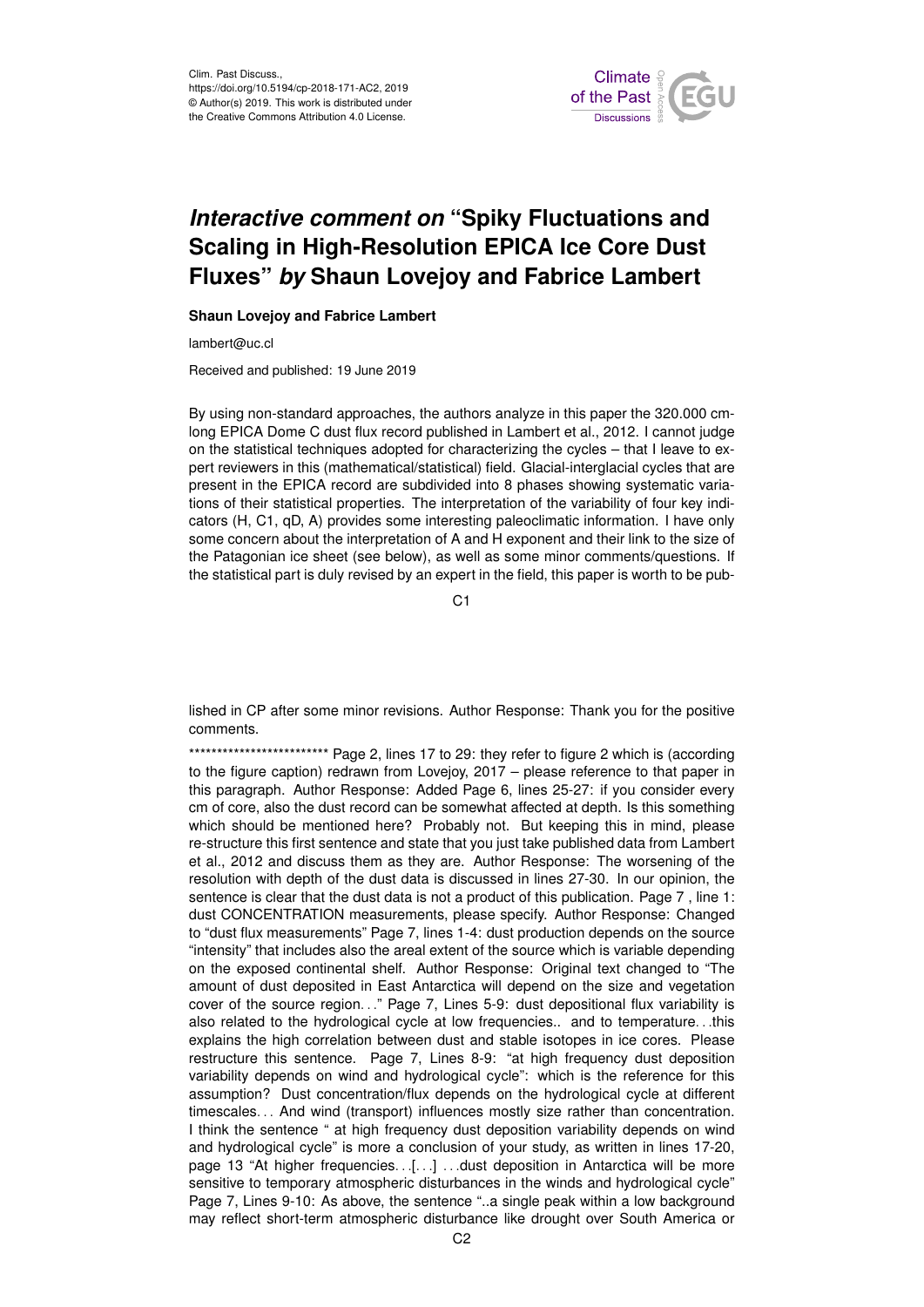low precipitation over the S.Ocean..." is more a conclusion of your work rather than a literature assumption. But in any case, why not an eruption? Why not an impurity (contamination) within the core? And at depth, why not a level where particles aggregates are present and to some extent perturb the signal? Is it certain that every spike registered in the core represents a climatic signal? It would be a huge work to analyze every sample where dust levels are above background, but I feel confident that many of these spikes can be attributed to these causes. Author Response: Indeed, this sentence contains some results from our analyses. We have changed these sections to "High and low frequency variability in the dust flux record is likely driven by different processes. For examples, dust source conditions related to glaciers and vegetation cover may not have influenced high frequency variability due to their relatively slow rate of change. On the other hand, volcanic eruption or extreme events related to the hydrological cycle may produce high-frequency signals in the record." Indeed, analyzing every sample of the EPICA Dome C Continuous Flow Analysis data was a huge task and took F. Lambert over 2 years during his PhD. But thanks to this work we can be sure that most contamination peaks were cut out of the signal. Large volcanic eruptions usually saturated the dust signal and were cut out as well, but smaller more distant eruptions may produce a particle peak similar to a climatic event. Since we didn't check each dust peak for a corresponding sulphate peak, we have added in the text volcanoes as another possible high-frequency contributor. Aggregates did change the size distribution in the data quite a bit, but not the particle count. And since the dust flux record used here is a merged signal of particle concentrations and Ca and nssCa data, we feel confident that dust aggregates did not produce any sharp peaks. Page 10, line 22: replace "compares" with "compare" Author Response: Corrected From Page 11, line 31, to page 12, line 24: the whole paragraph is very interesting as figure 12 is also interesting. But with so many acronyms or indices, would it be possible to write for example "DRIFT" over the first plot (H), "SPIKINESS" over the second (C1) . . .etc? And also, maybe draw a horizontal arrow in each plot, going from right to left with "TIME" written on it. And why not, close to each number 1,2,3... the informal

C3

name of the phase ("interglacial", "glacial maximum",. . ..)? This just for clarification, and for helping this figure to give an immediate message to the reader; I think this is one of the most important figures in the paper, so put it into value. Author Response: We have followed the suggestions and updated the plot. Page 12, lines 26-29: I would not say that the precise climate significance of dust flux is hard to nail down. Rather, maybe you can find an elegant way to say that dust fluxes result from several synergic variables and dust flux alone does not allow distinguishing the contribution of each of these variables in detail. Author Response: We agree and changed this sentence to "First, their dynamical interpretation is not unambiguous: because they depend on temperature, wind, and precipitation, and so are holistic climate indicators, dust flux variability is hard to attribute to a specific process." Page 13, lines 5-8: is the broadness of the peak really indicating irregularities of the eccentricity-forced Milankovitch cycles or, as I think, you probably mean it is indicating the irregularities in the continental response, including sea level change and shelf exposure, vegetation, glacial activity. . .and so on? Author Response: Correct, we changed this to "The broadness of this peak already indicates the irregularity of the Earth system response to the eccentricity-forced orbital cycles." Page 13 lines 15 to 20: this is an important consideration and conclusion of this paper that needs to be hemphasized a bit more. Author Response: We expanded the corresponding section in the conclusion and added a sentence in the abstract. Page 14, lines 1-2: after saying on page 12 that it is complicated to associate the dust flux increase or decrease to one variable, you are now associating high dust supply during phases 6-7 to the size of the Patagonian ice cap. That is not correct, first of all because dust influx to Antarctica does not depend solely on source production. Yet, even considering only dust availability at the source (source production), and only solely glacial dust sources, then you must consider that dust production is not one-to-one related to the size of the Patagonian ice sheet, but to the intensity of all glacial and periglacial processes potentially involved in dust production, which change in time, of course. Therefore, not only glacial processes related to the size of the ice sheet (involving erosional processes related to the movement of